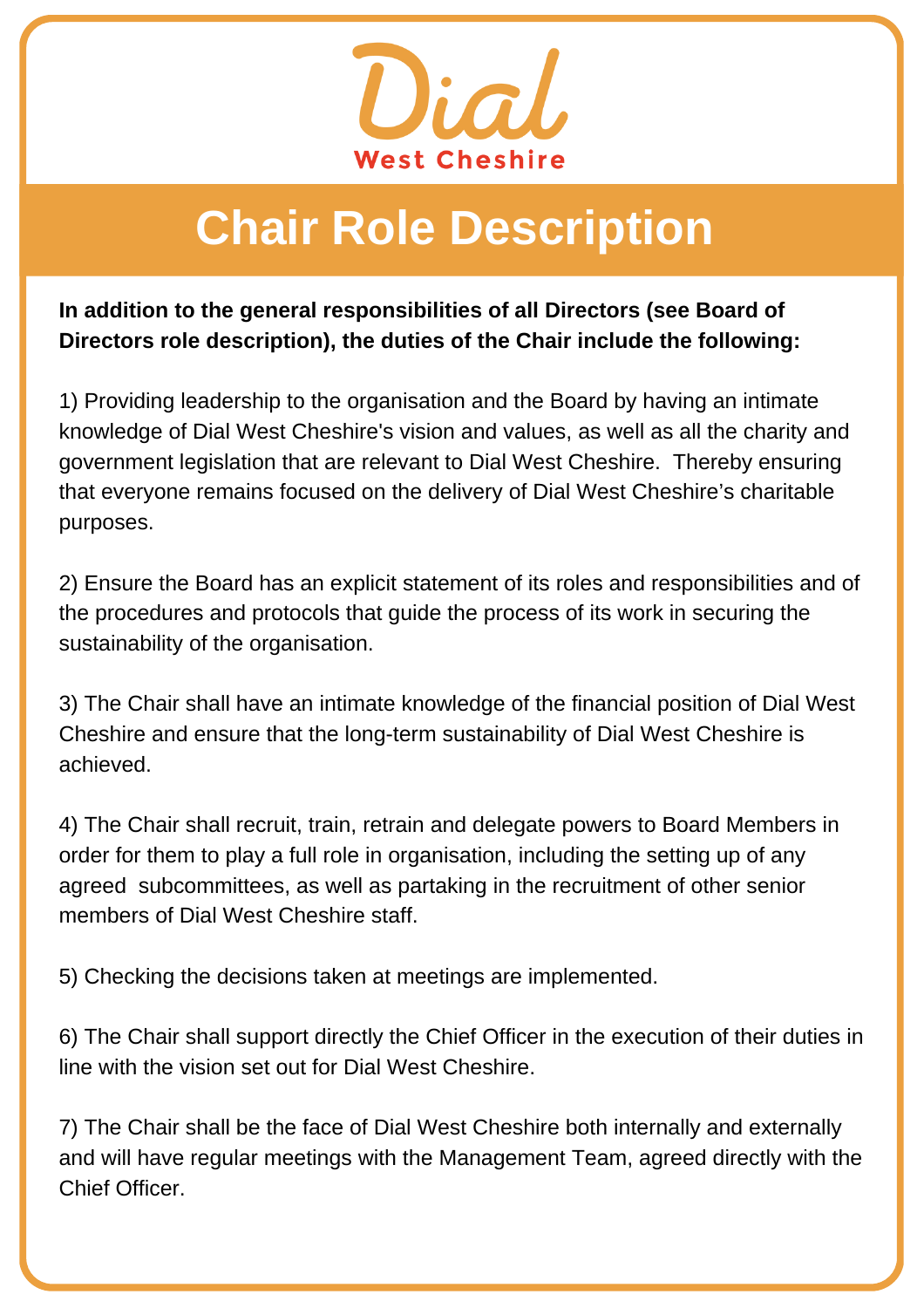8) The Chair will ensure that Board Members are kept informed on all relevant issues concerning Dial West Cheshire, through individual contacts, Board Meetings and regular correspondence.

9) Bringing impartiality and objectivity to decision making.

10) Chairing and facilitating Board Meetings and the Annual General Meeting.

### **The Chair is Responsible to Support the Chief Officer with the following:**

• Planning the annual cycle of Board Meetings and other general meetings where required, for example Annual General Meeting.

- Setting agendas for Board and other meetings, as required.
- Developing the Board of Directors including induction, training, appraisal and succession planning.
- Addressing conflict within the Board and within Dial West Cheshire, and liaising with the Chief Officer to achieve this.

### **Where Staff are employed the Chair is Responsible:**

- To liaise with the Chief Officer to keep an overview of the organisation's affairs and to provide support as appropriate.
- Leading the process of supporting and appraising the performance of the Chief Officer.
- Sitting on appointment and disciplinary panels (or delegating to other Directors).

The Vice-Chair acts for the Chair when they are not available and undertakes assignments at the request of the Chair.